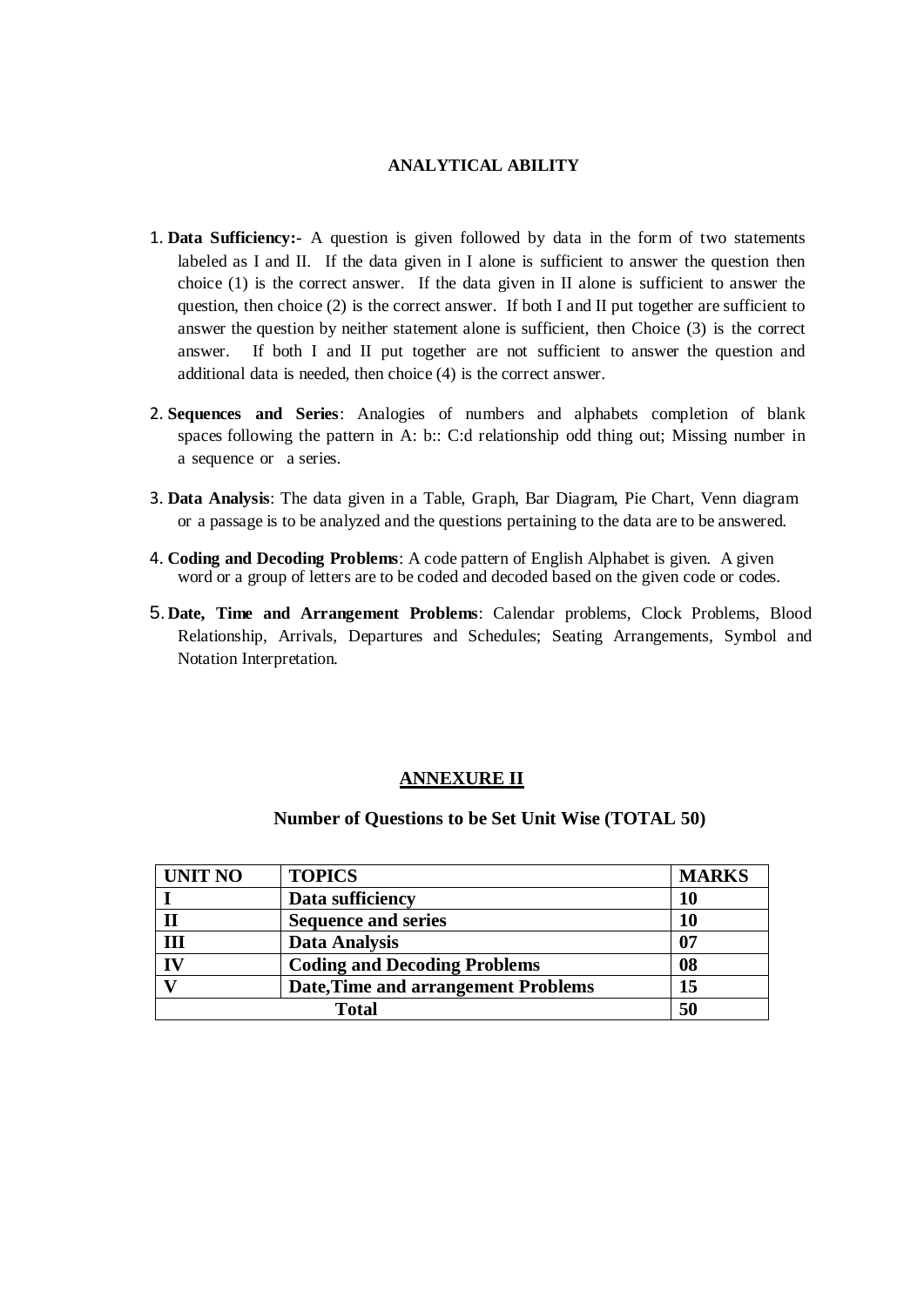## **ANNEXURE III**

# **MODEL QUESTIONS FOR ANALYTICAL ABILITY**

### **I. Data Sufficiency**

In questions 1-2 the choices are same as given below

- (1) If the data I alone is sufficient to answer the question, then (1) is the correct answer.
- (2) If the data II alone is sufficient to answer the question, then (2) is the correct answer.
- (3) If the data I & II both are sufficient to answer the question, then (3) is the correct answer.
- (4) If the data I & II both are not sufficient to answer the question, then (4) is the correct answer.
- 1. How far is town A from Town C? I: Town A is 160 kms from town B. II: Town B is 155 kms from town C
- 2. If M and N are points on segment RS. What is the length of the segment MN? I: The length of segment RM is 10 II: The length of segment NS is 8

### **II.**

- **a) Sequence and Series:**
- 3. RTV, OQS, LNP, IKM,
	- (1) FHJ
	- (2) GIK
	- (3) GHJ
	- (4) GIJ

4. Find the missing term in the series 1,9,17,33,49,73, \_\_\_\_\_\_\_\_\_\_\_\_\_\_\_\_\_\_\_\_\_\_\_\_

- (1) 97
- (2) 98
- (3) 99
- (4) 100

## **b) Data Analysis:-**

Note:- Answer questions 5 and 6 after reading the table

| Food Items | Jan | Feb | March      | April | May | June |
|------------|-----|-----|------------|-------|-----|------|
| Rice       | 250 | 230 | 210        | 260   | 240 | 220  |
| Wheat      | 320 | 340 | 280        | 290   | 300 | 360  |
| Sugar      | 240 | 210 | <b>200</b> | 210   | 160 | 150  |
| Pulses     | 360 | 300 | 320        | 245   | 235 | 250  |
| Vegetables | 380 | 390 | 385        | 375   | 355 | 370  |
| Misc.      | 460 | 485 | 440        | 460   | 475 | 480  |
|            |     |     |            |       |     |      |